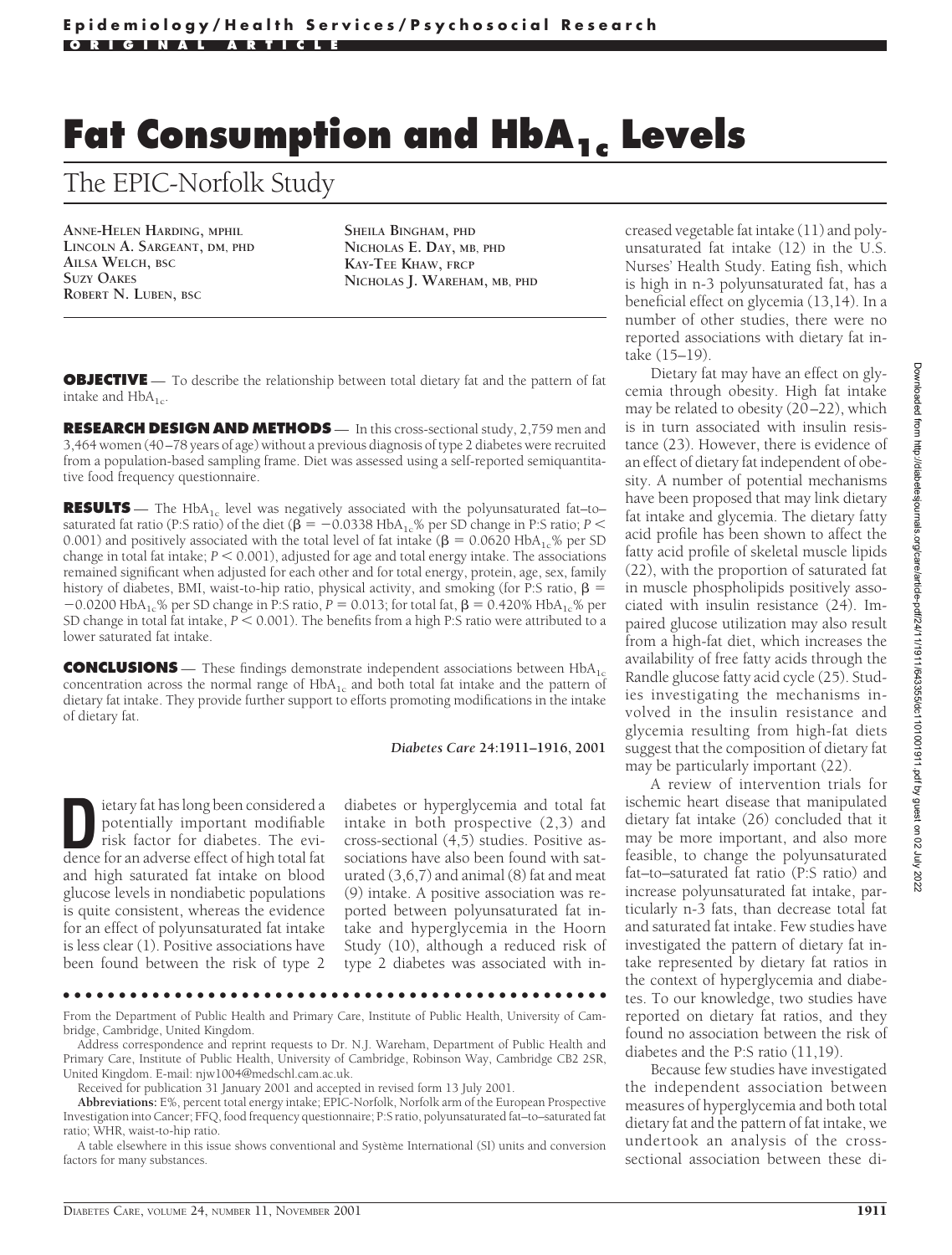etary factors and  $HbA_{1c}$ , a measure of hyperglycemia, in a Caucasian population of men and women aged 40-78 years.

# **RESEARCH DESIGN AND**

**METHODS** — The subjects in this study were participants in the Norfolk arm of the European Prospective Investigation into Cancer (EPIC-Norfolk). EPIC-Norfolk is part of an international multicenter cohort study designed to investigate the relationship between diet and cancer (27). The Norfolk study broadened its scope to include chronic diseases other than cancer as well as lifestyle exposures other than diet. Approval for the study was obtained from the local research ethics committee. Details of the study design have been reported elsewhere (28).

EPIC-Norfolk is a population-based cohort study that recruited volunteers from March 1993 to the end of 1997. General practices in the city of Norwich and surrounding small towns were invited to participate. Initially, all individuals in the age range of 45–74 years in each general practice were invited to take part, although later this was extended to those aged  $>40$  years. Those who consented were invited to attend for a health check. Of the 77,630 individuals invited, 39% consented to take part and 25,633 (33%) attended the health check, which was close to the target recruitment figure of 25,000. In November 1995, midway through recruitment of the cohort, the measurement of  $HbA_{1c}$  was introduced. The subcohort selected for this analysis comprised all individuals who had their  $HbA_{1c}$  level measured and their data processed by July 1998.

## Data collection

Volunteers completed a detailed health and lifestyle questionnaire. It included questions on history of diabetes, family history of diabetes, physical activity, smoking, and diet. Three questions addressed the respondents' personal history of diabetes: they were asked whether a doctor had ever told them that they had diabetes, whether they had modified their diet in the past year because of diabetes, and whether they followed a diabetic diet. A positive response to any of these questions was taken as indicating prevalent diabetes. Family history of diabetes was covered in a question asking whether any

of the respondent's immediate family had diabetes. The approximate age at which diabetes was diagnosed in their mother, father, and/or siblings was recorded. Smoking history was derived from two questions: one asked whether they had ever smoked as much as one cigarette a day for as long as 1 year, and the other asked whether they were current smokers. The health and lifestyle questionnaire addressed occupational and nonoccupational physical activity, and a four-point physical activity index was developed that incorporated both components of physical activity.

Habitual diet during the past year was assessed by means of a self-completed semiquantitative food frequency questionnaire (FFQ). The FFQ was based on the questionnaire developed for the U.S. Nurses Health Study (29). The frequency categories remained unchanged, but taking information from the British National Food Survey (30), the lists of foods were modified to reflect the important sources of nutrients in the average British diet. The contribution of different fat types used in food preparation was incorporated into the calculation of fatty acid intake. In a validation study involving 127 women, the correlation between total fat intake estimated by both FFQ and 16-day weighed food records was 0.55 (31), and for saturated and polyunsaturated fat intake, the correlation was 0.56 and 0.37, respectively (S. Bingham, unpublished data).

Standardized health checks were carried out by the research nurses at the EPIC-Norfolk clinic. Anthropometric measurements were taken with participants dressed in light clothing and no shoes. Height was measured to the nearest 0.1 cm using a stadiometer, and weight was measured to the nearest 100 g using Salter scales. BMI was calculated as the weight (kilograms) divided by the height (centimeters) squared. Of those attending the health check, 95% consented to have blood taken. A sample of EDTAanticoagulated blood was taken for  $HbA_{1c}$ measurement. The blood was stored in a refrigerator at 4–7°C until it was transported (within 1 week of sampling) at ambient temperature to be assayed. The  $HbA<sub>1c</sub>$  assays were performed using highperformance liquid chromatography on a Bio-Rad Diamat (Richmond, CA) (32). The coefficient of variation was 3.6% at the lower end of the range (mean 4.9%)

and 3.0% at the upper end of the range (9.8%).

### Statistical analysis

Individuals with diabetes were excluded from the analysis because it was probable that they would have changed their diet after diagnosis or would have altered how they reported it. FFQs were excluded if  $\geq$ 10 lines had not been completed. For the analysis, the specific fat types were expressed as a percentage of total energy intake (E%), and the pattern of dietary fat intake was summarized by the P:S ratio. The associations between the potential confounding variables of alcohol intake, age, sex, BMI, waist-to-hip ratio (WHR), family history of diabetes, physical activity level, and smoking status and both the exposures and outcome were explored by correlation analysis or analysis of variance. The correlations between the various components of fat and total fat intake were also examined. Linear regression methods were used to investigate the relationship between  $HbA_{1c}$  and dietary fat intake in two separate series of models. The first analyzed the relationships between  $HbA_{1c}$  and both the P:S ratio and total fat intake, whereas the second investigated the associations between  $HbA_{1c}$ and saturated, monounsaturated, and polyunsaturated fat intake. The simplest models included only one dietary fat variable, adjusted for total energy intake and age. The final models included the dietary fat variables adjusted for total energy, protein (E%), alcohol (g/day), age, sex, family history of diabetes, physical activity, smoking status, BMI, and WHR. In the analysis of the P:S ratio, the regression coefficient for the P:S ratio may be interpreted as a change in the pattern of dietary fat at a constant level of total fat intake. The regression coefficient for saturated fat, for example, in the analysis of the three specific fats represents the effect of substituting saturated fat with carbohydrate (33).

**RESULTS** — Analysis was undertaken on the 2,759 men and 3,464 women with complete data. A summary of the study population's characteristics is presented in Table 1. The mean age was 58.9 years, and mean BMI was 26.4. Women were significantly younger and had lower BMI, physical activity, smoking levels, and  $HbA_{1c}$  than men. A family history of diabetes was reported by 12.6% of the study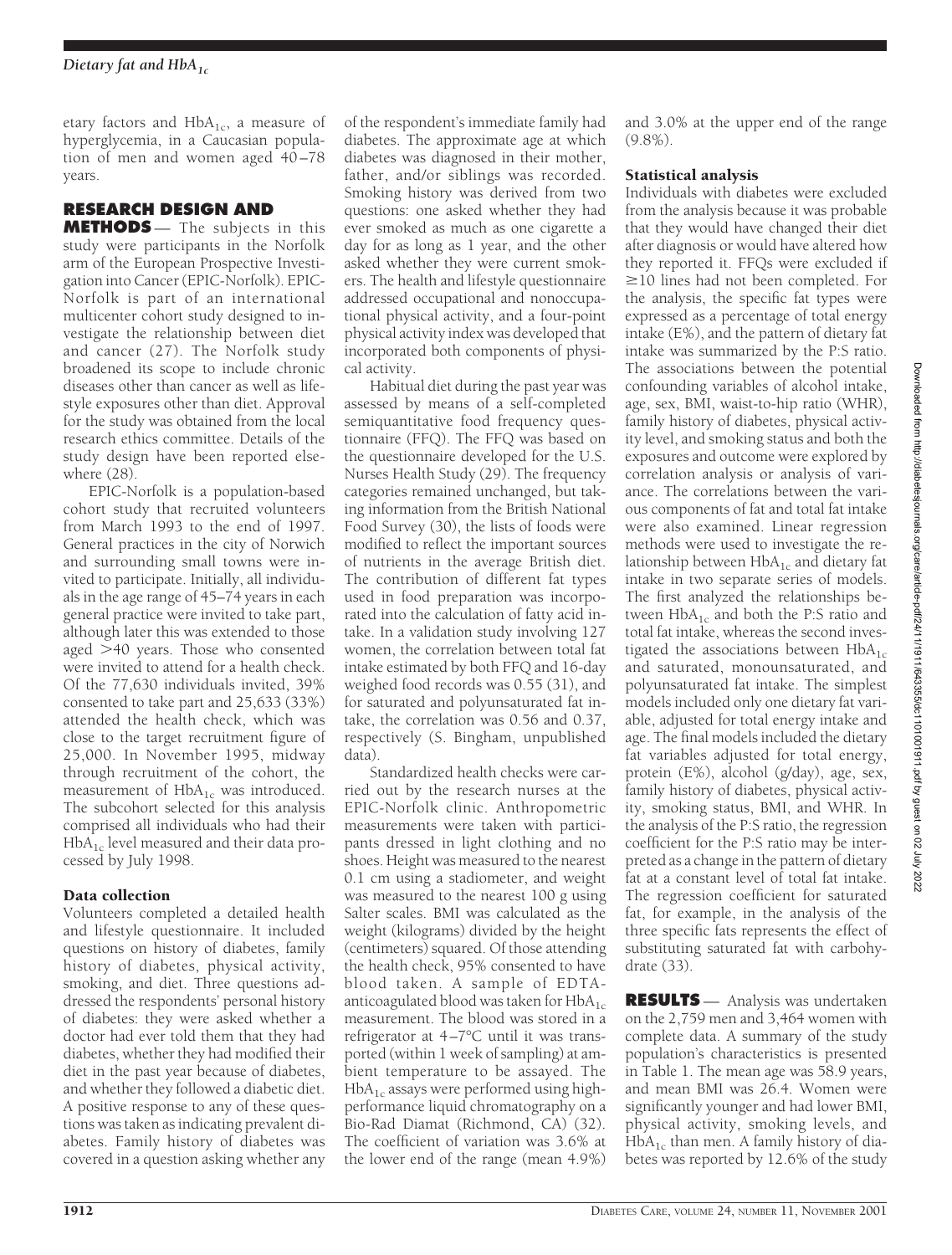**Table 1—***Clinical and metabolic characteristics of the study population, EPIC-Norfolk 1995– 1997 (***n** *6,223)*

| Characteristic                      | Men              | Women            | $\boldsymbol{P}$ |
|-------------------------------------|------------------|------------------|------------------|
| п                                   | 2759             | 3464             |                  |
| Age (years)                         | $59.2 \pm 9.2$   | $58.6 \pm 9.3$   | 0.013            |
| BMI $(kg/m2)$                       | $26.6 \pm 3.3$   | $26.2 \pm 4.3$   | < 0.001          |
| <b>WHR</b>                          | $0.93 \pm 0.056$ | $0.79 \pm 0.061$ |                  |
| Positive family history of diabetes | 321(12)          | 465(13)          | 0.038            |
| Physical activity index             |                  |                  |                  |
| Level 1 (lowest)                    | 1,035(37)        | 1,413(41)        | < 0.001          |
| Level 2                             | 901 (33)         | 1,311(38)        |                  |
| Level 3                             | 511 (19)         | 498 (14)         |                  |
| Level 4                             | 312(11)          | 242(7)           |                  |
| Smoking history                     |                  |                  |                  |
| Never smoked                        | 933(34)          | 1,947(56)        | < 0.001          |
| Ex-smoker                           | 1,471(53)        | 1,137(33)        |                  |
| Current smoker                      | 355(13)          | 380 (11)         |                  |
| $HbA_{1c}$ (%)                      | $5.35 \pm 0.704$ | $5.31 \pm 0.632$ | 0.007            |
| Total energy intake (kcal)          | $2,206 \pm 619$  | $1,937 \pm 548$  | < 0.001          |
| Carbohydrate*                       | $47 \pm 6.7$     | $48 \pm 6.4$     | < 0.001          |
| Sugars (g/day)                      | $139 \pm 54$     | $130 \pm 48$     | < 0.001          |
| Starch (g/day)                      | $127 \pm 44$     | $111 \pm 39$     | < 0.001          |
| Nonstarch polysaccharides (g/day)   | $18.0 \pm 6.4$   | $19.0 \pm 6.8$   | < 0.001          |
| Protein*                            | $16 \pm 2.8$     | $17 \pm 3.1$     | < 0.001          |
| Total fat*†                         | $33 \pm 5.8$     | $32 \pm 6.0$     | < 0.001          |
| Saturated fat†                      | $12.9 \pm 3.4$   | $12.2 \pm 3.4$   | < 0.001          |
| Monounsaturated fat*                | $11.9 \pm 2.4$   | $11.1 \pm 2.4$   | < 0.001          |
| Polyunsaturated fat*                | $6.0 \pm 1.9$    | $5.9 \pm 1.9$    | 0.016            |
| P:S ratio                           | $0.50 \pm 0.228$ | $0.52 \pm 0.216$ | 0.016            |

Data are means  $\pm$  SD or *n* (%). \*Percentage of total energy intake; †total fat includes glycerol (not shown) and saturated, monounsaturated, and polyunsaturated fat.

population, with a slightly higher frequency among women. Overall, the study population's diet consisted of 48% carbohydrate, 17% protein, and 33% fat, and the P:S ratio was 0.51. Women tended to consume less fat and more protein, carbohydrate, and fiber than men. The dietary P:S ratio for women was significantly higher. Figure 1 shows that there is a general trend in  $HbA_{1c}$  across the quintiles of fat intake and P:S ratio, which appears to be more consistent in women then men.

In this population, saturated fat intake was highly correlated with monounsaturated fat intake ( $r = 0.88$ ), suggesting common sources for much of their intake. Saturated fat was also correlated with polyunsaturated fat intake ( $r = 0.50$ ), and polyunsaturated fat intake was correlated with monounsaturated fat intake  $(r =$ 0.73). In addition, total fat intake was highly correlated with saturated fat  $(r =$ 0.93), monounsaturated fat  $(r = 0.98)$ and polyunsaturated fat  $(r = 0.76)$  intakes. Even when adjusted for total energy intake, the correlations between the various subtypes of fat were as high as 0.89. Saturated and monounsaturated fat intakes were highly correlated, and in univariate analysis they showed similar associations with  $HbA_{1c}$  ( $\beta = 0.00920$ ,  $P < 0.001$ ; and  $\beta = 0.00885$ ,  $P < 0.001$ ; respectively). In multiple regression analysis, investigating the components of fat simultaneously with total fat intake would have led to unstable estimates of effects because of multicollinearity. Therefore, the P:S ratio was taken as a summary measure representing the pattern of dietary fat intake. The correlation between total fat intake and the P:S ratio  $(r = -0.13)$ , although highly significant, was considerably smaller than with the individual components of dietary fat.

 $HbA_{1c}$  was significantly correlated  $(P < 0.05)$  with all of the potential confounding variables entered into the multiple regression model. Sex, WHR, and physical activity were related to both the P:S ratio and total fat intake, and alcohol intake, age, and smoking were related only to total fat intake. BMI was not significantly correlated with the P:S ratio and total fat intake.

The relationship between the P:S ratio and total dietary fat intake and  $HbA_{1c}$ level were investigated using a series of regression models to show how the effect sizes were attenuated by adjusting for confounding. In the simplest models,  $HbA_{1c}$  was significantly associated with the P:S ratio ( $\beta = -0.155$ ,  $P < 0.001$ ) and with total fat intake ( $\beta$  = 0.0107, *P* < 0.001), adjusted for total energy intake and age. In multivariate analysis, adjusting for each other and for total energy intake, protein, alcohol, age, sex, family history of diabetes, physical activity, and smoking, the associations with the P:S ratio ( $\beta = -0.0978$ ,  $P = 0.009$ ) and total fat intake ( $\beta = 0.00828, P < 0.001$ ) were attenuated but remained significant. Smoking status attenuated the effect of the P:S ratio. In the full multivariate model, which also included BMI and WHR,  $HbA_{1c}$  was significantly associated with BMI ( $\beta = 0.0116, P < 0.001$ ) and WHR ( $\beta = 0.716, P < 0.001$ ). The association of HbA<sub>1c</sub> with the P:S ratio ( $\beta$  =  $-0.0919$ ,  $P = 0.013$ ) and total fat intake  $(\beta = 0.00726, P < 0.001)$  changed little when BMI and WHR were added. The results (Table 2) suggested that a 1 SD (0.22) increase in the P:S ratio corresponds to a reduction in  $HbA_{1c}$  of 0.020%. Similarly, a 1 SD(5.8 E%) reduction in total fat intake corresponds to a reduction in  $HbA_{1c}$  of 0.042%. In the fully adjusted analysis, there was evidence of an association between saturated fat intake and  $HbA_{1c}$  ( $\beta = 0.0143, P < 0.001$ ), but no evidence of an association between polyunsaturated or monounsaturated fat intake and  $HbA_{1c}$ .

There was no significant interaction between sex and the P:S ratio, total fat intake, or any of the specific fats ( $P \geq$ 0.20). Similarly, there was no evidence that the effect of dietary fat differed between those consuming a high-fat diet (fat  $E\%$   $\geq$  median) and those consuming a low-fat diet ( $P \geq 0.40$ ).

**CONCLUSIONS** — In this study, we demonstrated consistent associations between both the pattern and total intake of dietary fat and the level of  $HbA_{1c}$  across the normal range of  $HbA_{1c}$ . Lower total fat intake as well as higher P:S ratio at a constant level of total fat intake were associ-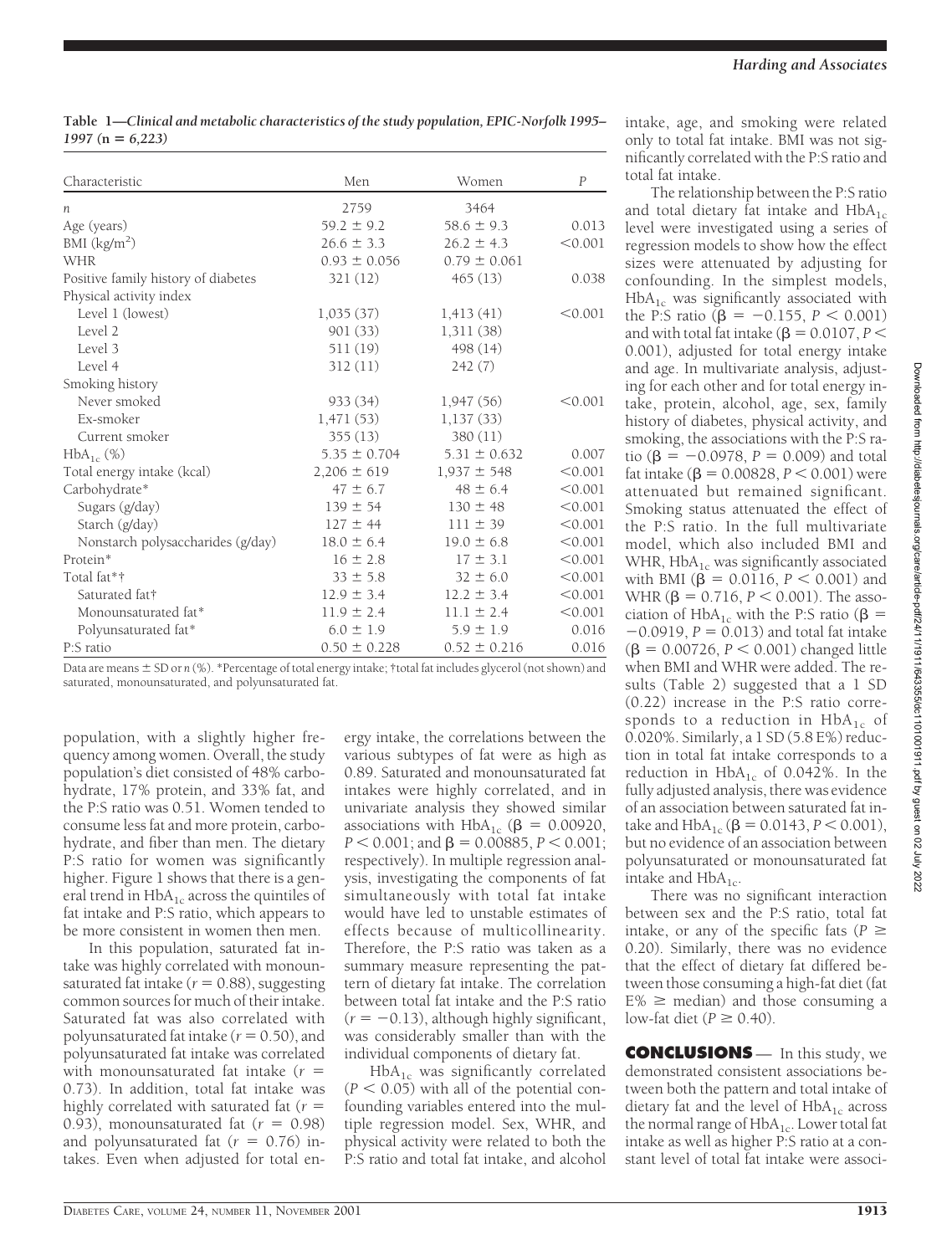

Figure 1—Observed values of HbA<sub>1c</sub> by sex-specific quintiles of total fat intake and the P:S ratio. *The EPIC-Norfolk Study 1995–1997* ( $n = 6,223$ ).  $\Box$ *, Men; 22*, women.

ated with lower  $HbA_{1c}$ . Saturated fat intake was positively associated with  $HbA<sub>1c</sub>$ , but there was no evidence of an association between monounsaturated or polyunsaturated fat intake and  $HbA_{1c}$ , in the multivariate analysis. This suggested that the effect of the P:S ratio was attributable to saturated fat. The results provide further evidence of the adverse effect of high total fat (2–5) and saturated fat (3,4,6,7) intakes on glycemia and the risk of type 2 diabetes, which had been previously observed in some studies. The US Nurses Health Study reported that risk of diabetes was inversely associated with polyunsaturated fat intake, but that no association was found with saturated and total fat intakes (12). The inverse association observed between the P:S ratio and  $HbA_{1c}$  in our large population-based study, if confirmed in prospective studies, may provide a realistic target for future intervention.

The KANWU study (34), which investigated the effect on insulin sensitivity of substituting a monounsaturated for a saturated fat diet, reported that the benefits of lowering saturated fat intake were restricted to those in the lower half of total fat intake  $(<$ 37 E%). We did not observe such an interaction. Total fat intake was lower in our study population, and it may not have been sufficiently high to demonstrate this modification of the effect of saturated fat, if it exists in relation to glycemia.

It is important to consider the possibility that the findings arose through chance, bias, or confounding. Chance was unlikely to be the explanation for the consistent associations between  $HbA_{1c}$ and both the P:S ratio and total fat intake observed in this large study. There was little evidence of selection bias. The EPIC-Norfolk study was designed as a population-based cohort study, which would allow comparisons to be made within the cohort, both cross-sectionally and over time. The characteristics of the EPIC-Norfolk cohort are similar to those from nationally representative samples (28). There was no evidence of any difference in age and BMI between the population defined for this analysis and the entire EPIC-Norfolk cohort (35). A definition of diabetes was chosen that would exclude those who may have changed their diet after a diagnosis of diabetes. Of those who reported on the health and lifestyle questionnaire that they had only modified their diet because of diabetes, 72% were also taking diabetic medication(s) or had an HbA<sub>1c</sub> measurement  $>7\%$  (35).

The major issue affecting the inferences that can be drawn from this study is confounding, not only with other lifestyle factors that are linked to dietary behavior but also with other components of the diet itself. The observed association is independent of obesity, as measured by BMI and WHR. Whether obesity is a true confounder or not depends on whether it is part of the causal pathway between dietary fat and  $HbA_{1c}$ . Although many previous studies have shown that dietary fat intake is associated with obesity (22), as in the US Nurses Health Study (12), there was no evidence of this in our study. Consequently, obesity is unlikely to be acting as a confounder in this population. If it is on the causal pathway, then adjustment for obesity constitutes over-adjustment. We considered smoking to be a potential confounder because previous studies have shown it to be a risk factor for diabetes (36,37), and an earlier analysis of this dataset showed a significant association with  $HbA_{1c}$  (38). In the multivariate analysis, the addition of physical activity made little difference to the main effects of the P:S ratio and total fat. Although this may indicate that there was only minor confounding of these factors with physical activity, it could also be a reflection on the relative imprecision of the assessment of physical activity, leaving the possibility of residual confounding.

**Table 2—***Multiple regression models predicting HbA1cwith the P:S ratio, total fat intake, and fat types, EPIC-Norfolk 1995–1997 (n 6,223)\**

| Independent variables                  | Without adjustment for<br>BMI and WHR |         | With adjustment<br>for BMI and WHR |         |
|----------------------------------------|---------------------------------------|---------|------------------------------------|---------|
|                                        | β                                     | P       | ß                                  | P       |
| Analysis of P:S ratio and total fat    |                                       |         |                                    |         |
| P:S ratio                              | $-0.0217$                             | 0.010   | $-0.0200$                          | 0.013   |
| Total fat (E%)                         | 0.0453                                | < 0.001 | 0.0420                             | < 0.001 |
| Analysis of specific dietary fat types |                                       |         |                                    |         |
| Saturated fat (E%)                     | 0.0462                                | < 0.001 | 0.0476                             | < 0.001 |
| Monounsaturated fat (E%)               | 0.0153                                | 0.281   | 0.0107                             | 0.451   |
| Polyunsaturated fat (E%)               | 0.00467                               | 0.643   | 0.00534                            | 0.595   |

Data are regression coefficients per standard deviation change in the independent variable. \*Adjusted for total energy intake, protein (E%), alcohol (g/day), age, sex, family history of diabetes, physical activity, and smoking status.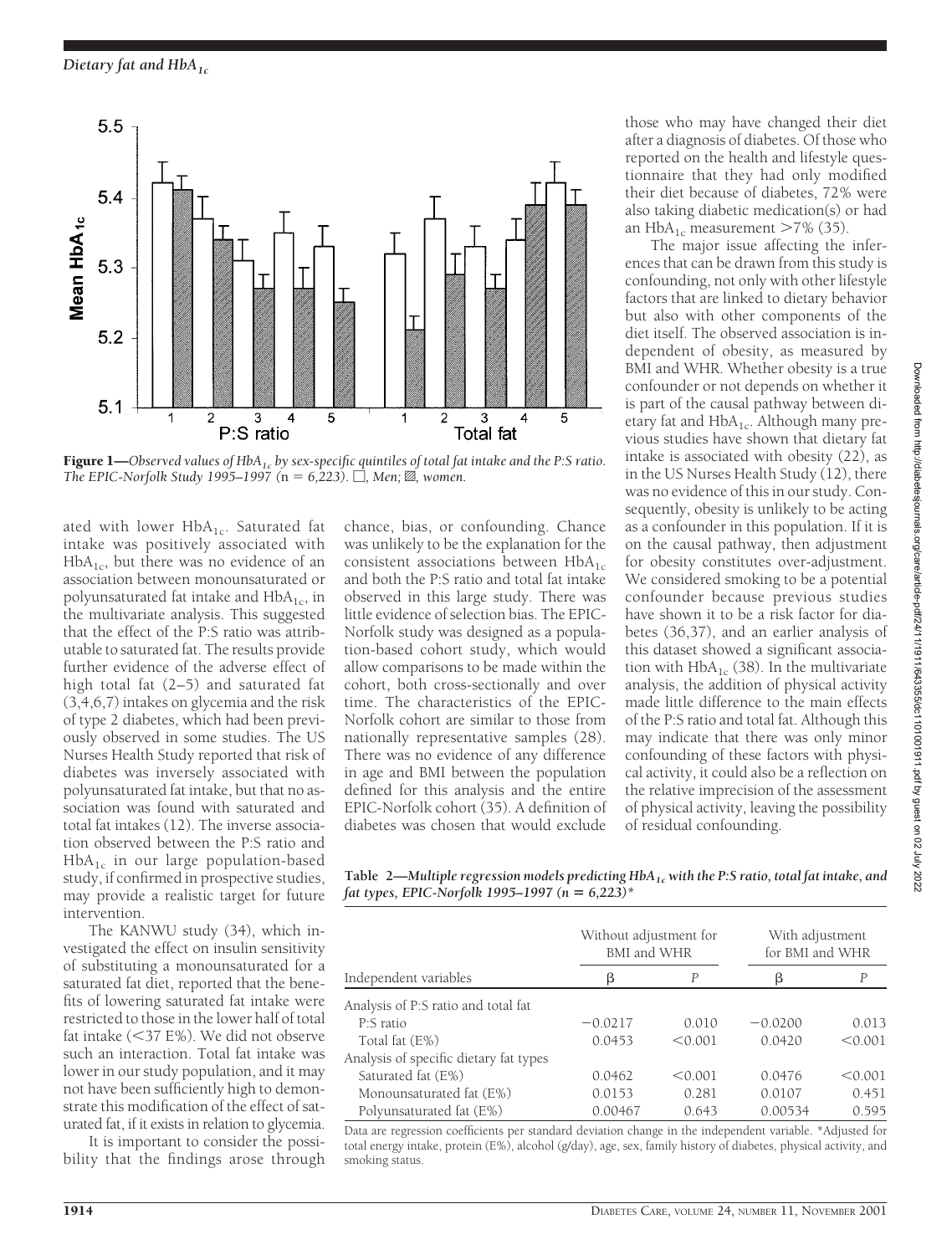Confounding by other dietary factors is possible if dietary constituents are associated with each other and with  $HbA_{1c}$ . We have previously shown that fruit and green leafy vegetable consumption and vitamin C intake are negatively associated with  $HbA_{1c}$  (35). In our multivariate analysis, we adjusted for the caloric and noncaloric effects of carbohydrate. However, measurement error may lead to incomplete adjustment and the presence of residual confounding.

Measurement error may affect the association between exposure and outcome. Usual diet was assessed by an FFQ that was shown to have a correlation of 0.55 with 16-day weighed food records for estimated total fat intake (31), and it had correlations of 0.56 and 0.37 with saturated fat and polyunsaturated fat intake, respectively (S. Bingham, unpublished data). A study (39) comparing levels of fatty acid intake measured by an FFQ similar to the one used in EPIC-Norfolk (by diet records and by subcutaneous fat aspirate) indicated that for the P:S ratio, the FFQ and the diet records gave similar estimates, because the correlation was  $\sim$  0.40 between the fat aspirate and FFQ measures and the fat aspirate and diet record measures. Any measurement error will tend to attenuate the observed association with  $HbA_{1c}$ .

Our study showed that, independently, a 1 SD increase in the mean P:S ratio (to 0.73) was associated with an estimated 0.020% decrease in  $HbA_{1c}$  levels, and that a 1 SD decrease in total fat intake was associated with a 0.042% decrease in  $HbA_{1c}$  levels. A recent study of the EPIC-Norfolk cohort reported that in men,  $HbA_{1c}$  is a continuous risk factor for allcause mortality (40). In that analysis, a reduction in  $HbA_{1c}$  of 0.1% throughout the whole population corresponded to a fall in excess mortality of 5%. In this study, we have demonstrated an association between lower  $HbA_{1c}$  and both a low total fat intake and a high dietary P:S ratio. If confirmed in prospective studies, these findings suggest that relatively small modifications in the quantity and pattern of dietary fat intake could bring about changes in  $HbA_{1c}$ , which may have farreaching benefits.

#### **References**

1. Feskens EJ, van Dam RM: Dietary fat and the etiology of type 2 diabetes: an epidemiological perspective. *Nutr Metab Cardiovasc Dis* 9:87–95, 1999

- 2. Marshall JA, Hoag S, Shetterly S, Hamman RF: Dietary fat predicts conversion from impaired glucose tolerance to NIDDM. The San Luis Valley Diabetes Study. *Diabetes Care* 17:50–56, 1994
- 3. Feskens EJ, Virtanen SM, Rasanen L, Tuomilehto J, Stengard J, Pekkanen J, Nissinen A, Kromhout D: Dietary factors determining diabetes and impaired glucose tolerance: a 20-year follow-up of the Finnish and Dutch cohorts of the Seven Countries Study. *Diabetes Care* 18:1104– 1112, 1995
- 4. Marshall JA, Hamman RF, Baxter J: Highfat, low-carbohydrate diet and the etiology of non-insulin-dependent diabetes mellitus: the San Luis Valley Diabetes Study. *Am J Epidemiol* 134:590–603, 1991
- 5. Stern MP, Gonzalez C, Mitchell BD, Villalpando E, Haffner SM, Hazuda HP: Genetic and environmental determinants of type II diabetes in Mexico City and San Antonio. *Diabetes* 41:484–492, 1992
- 6. Feskens EJ, Kromhout D: Habitual dietary intake and glucose tolerance in euglycaemic men: the Zutphen Study. *Int J Epidemiol* 19:953–959, 1990
- 7. Boeing H, Weisgerber UM, Jeckel A, Rose HJ, Kroke A: Association between glycated hemoglobin and diet and other lifestyle factors in a nondiabetic population: cross-sectional evaluation of data from the Potsdam cohort of the European Prospective Investigation into Cancer and Nutrition Study. *Am J Clin Nutr* 71:1115–1122, 2000
- 8. Leonetti DL, Tsunehara CH, Wahl PW, Fujimoto WY: Baseline dietary intake and physical activity of Japanese American men in relation to glucose intolerance at 5-year follow-up. *Am J Hum Biol* 8:55–67, 1996
- 9. Snowdon DA, Phillips RL: Does a vegetarian diet reduce the occurrence of diabetes? *Am J Public Health* 75:507–512, 1985
- 10. Mooy JM, Grootenhuis PA, de Vries H, Valkenburg HA, Bouter LM, Kostense PJ, Heine RJ: Prevalence and determinants of glucose intolerance in a Dutch Caucasian population: the Hoorn Study. *Diabetes Care* 18:1270–1273, 1995
- 11. Colditz GA, Manson JE, Stampfer MJ, Rosner B, Willett WC, Speizer FE: Diet and risk of clinical diabetes in women. *Am J Clin Nutr* 55:1018–1023, 1992
- 12. Salmeron J, Hu FB, Manson JE, Stampfer MJ, Colditz GA, Rimm EB, Willett WC: Dietary fat intake and risk of type 2 diabetes in women. *Am J Clin Nutr* 73:1019– 1026, 2001
- 13. Feskens EJ, Bowles CH, Kromhout D: Inverse association between habitual fish intake and risk of glucose intolerance in

normoglycemic elderly men and women. *Diabetes Care* 14:935–941, 1991

- 14. Adler AI, Boyko EJ, Schraer CD, Murphy NJ: Lower prevalence of impaired glucose tolerance and diabetes associated with daily seal oil or salmon consumption among Alaska Natives. *Diabetes Care* 17: 1498–501, 1994
- 15. Kahn HA, Herman JB, Medalie JH, Neufeld HN, Riss E, Goldbourt U: Factors related to diabetes incidence: a multivariate analysis of two years' observation on 10,000 men. *J Chronic Dis* 23:617–629, 1971
- 16. Medalie JH, Herman JB, Goldbourt U, Papier CM: Variations in incidence of diabetes among 10,000 adult Israeli males and the factors related to their development. *Adv Metab Disord* 9:93–110, 1978
- 17. Feskens EJ, Kromhout D: Cardiovascular risk factors and the 25-year incidence of diabetes mellitus in middle-aged men: the Zutphen Study. *Am J Epidemiol* 130: 1101–1108, 1989
- 18. Lundgren H, Bengtsson C, Blohme G, Isaksson B, Lapidus L, Lenner RA, Saaek A, Winther E: Dietary habits and incidence of noninsulin-dependent diabetes mellitus in a population study of women in Gothenburg, Sweden. *Am J Clin Nutr* 49:708–712, 1989
- 19. Salmeron J, Ascherio A, Rimm EB, Colditz GA, Spiegelman D, Jenkins DJ, Stampfer MJ, Wing AL, Willett WC: Dietary fiber, glycemic load, and risk of NIDDM in men. *Diabetes Care* 20:545–550, 1997
- 20. Miller WC, Lindeman AK, Wallace J, Niederpruem M: Diet composition, energy intake, and exercise in relation to body fat in men and women. *Am J Clin Nutr* 52:426–430, 1990
- 21. Lovejoy J, DiGirolamo M: Habitual dietary intake and insulin sensitivity in lean and obese adults. *Am J Clin Nutr* 55: 1174–1179, 1992
- 22. Storlien LH, Baur LA, Kriketos AD, Pan DA, Cooney GJ, Jenkins AB, Calvert GD, Campbell LV: Dietary fats and insulin action. *Diabetologia* 39:621–631, 1996
- 23. DeFronzo RA, Ferrannini E: Insulin resistance: a multifaceted syndrome responsible for NIDDM, obesity, hypertension, dyslipidemia, and atherosclerotic cardiovascular disease. *Diabetes Care* 14:173– 194, 1991
- 24. Borkman M, Storlien LH, Pan DA, Jenkins AB, Chisholm DJ, Campbell LV: The relation between insulin sensitivity and the fatty-acid composition of skeletal-muscle phospholipids. *N Engl J Med* 328:238– 244, 1993
- 25. Randle PJ, Kerbey AL, Espinal J: Mechanisms decreasing glucose oxidation in diabetes and starvation: role of lipid fuels and hormones. *Diabete Metab Rev* 4:623– 638, 1988